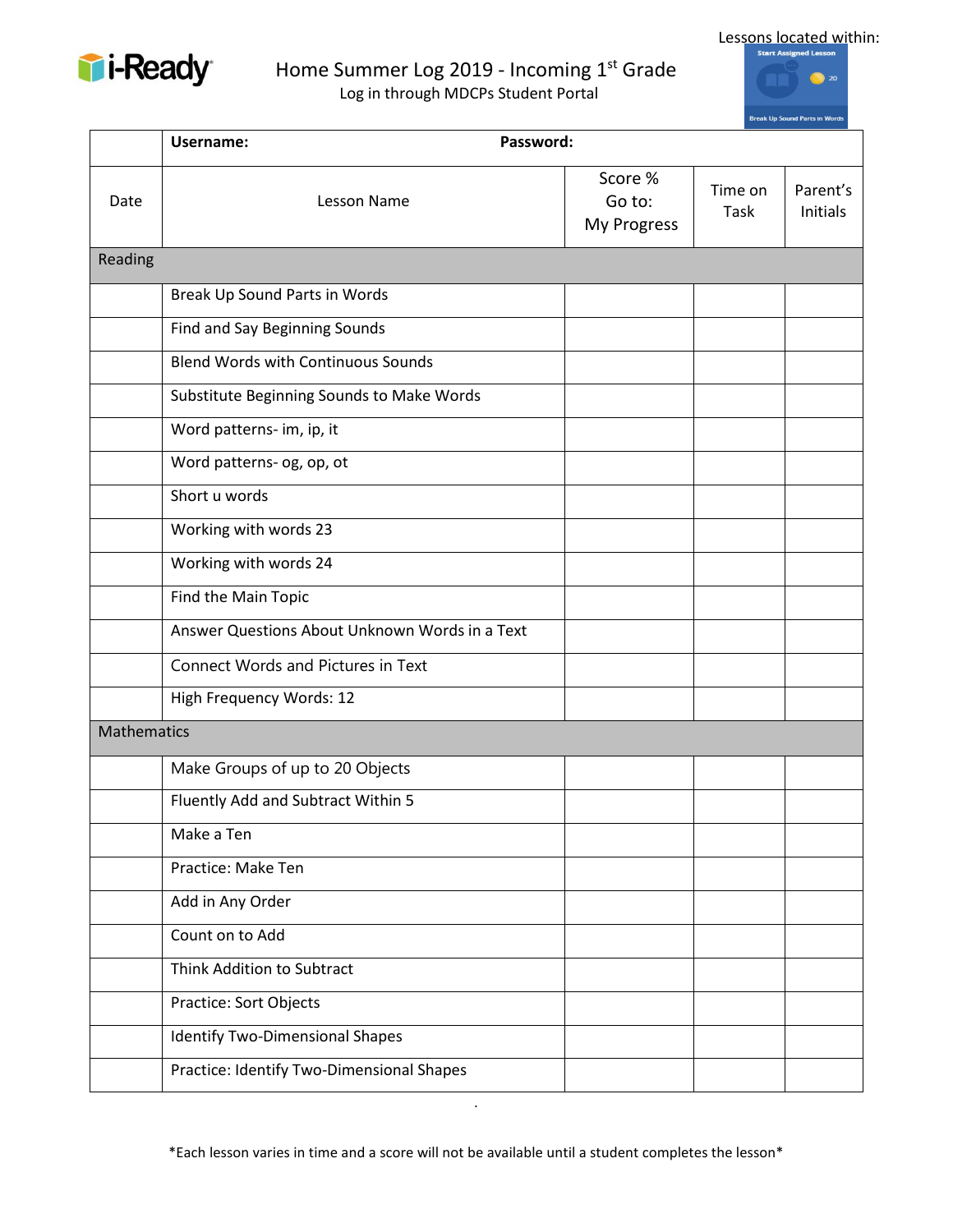

### Home Summer Log 2019 - Incoming 2<sup>nd</sup> Grade Log in through MDCPs Student Portal





|      | Password:<br>Username:                        |                                  |                 |                      |  |
|------|-----------------------------------------------|----------------------------------|-----------------|----------------------|--|
| Date | <b>Lesson Name</b>                            | Score %<br>Go to:<br>My Progress | Time on<br>Task | Parent's<br>Initials |  |
|      | <b>Reading</b>                                |                                  |                 |                      |  |
|      | Substitute Middle Vowel Sounds to Make Words  |                                  |                 |                      |  |
|      | Bossy -r Vowels: er, ir, ur                   |                                  |                 |                      |  |
|      | <b>Triple Blends and Digraphs</b>             |                                  |                 |                      |  |
|      | Working with Words: 2                         |                                  |                 |                      |  |
|      | Working with Words: 3                         |                                  |                 |                      |  |
|      | <b>Finding Word Meanings</b>                  |                                  |                 |                      |  |
|      | Find the Main Topic                           |                                  |                 |                      |  |
|      | Using Text Features Part 1                    |                                  |                 |                      |  |
|      | Answer Questions About Key Details            |                                  |                 |                      |  |
|      | High Frequency Words: 24                      |                                  |                 |                      |  |
|      | <b>Mathematics</b>                            |                                  |                 |                      |  |
|      | <b>Build Two-Digit Numbers</b>                |                                  |                 |                      |  |
|      | Practice: Build Two-Digit Numbers             |                                  |                 |                      |  |
|      | Add Two-Digit Numbers                         |                                  |                 |                      |  |
|      | Practice: Add More Two-Digit Numbers          |                                  |                 |                      |  |
|      | Use Mental Math to Add (Make a Ten), Part 1   |                                  |                 |                      |  |
|      | Use Mental Math to Add (Make a Ten), Part 2   |                                  |                 |                      |  |
|      | Practice: Use Mental Math to Add (Make a Ten) |                                  |                 |                      |  |
|      | <b>Measure Lengths</b>                        |                                  |                 |                      |  |
|      | <b>Understand Attributes of Shapes</b>        |                                  |                 |                      |  |
|      | Practice: Understand Attributes of Shapes     |                                  |                 |                      |  |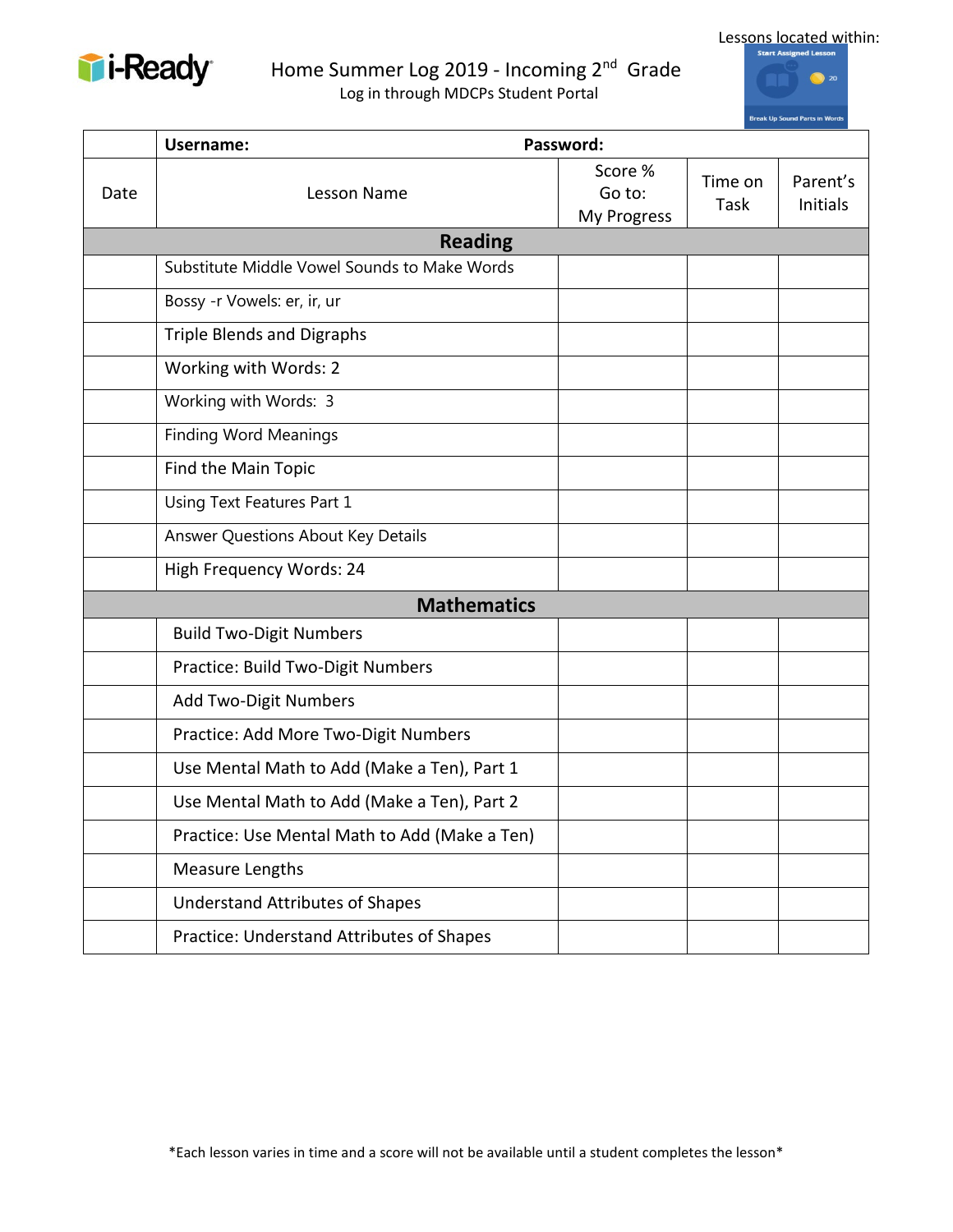

### Home Summer Log 2019 - Incoming 3rd Grade Log in through MDCPs Student Portal



|      | Password:<br><b>Username:</b>                       |                                  |                 |                      |  |
|------|-----------------------------------------------------|----------------------------------|-----------------|----------------------|--|
| Date | <b>Lesson Name</b>                                  | Score %<br>Go to:<br>My Progress | Time on<br>Task | Parent's<br>Initials |  |
|      | <b>Reading</b>                                      |                                  |                 |                      |  |
|      | Dividing Between Two or Three Consonants            |                                  |                 |                      |  |
|      | More Vowel Team Syllables                           |                                  |                 |                      |  |
|      | Working with Words: 16                              |                                  |                 |                      |  |
|      | Prefixes mis-, dis-                                 |                                  |                 |                      |  |
|      | Find the Main Topic                                 |                                  |                 |                      |  |
|      | Determine Central Message                           |                                  |                 |                      |  |
|      | Use Text Features Part 1                            |                                  |                 |                      |  |
|      | Ask and Answer Questions About Key Details          |                                  |                 |                      |  |
|      | Close Reading: Find the Main Topic                  |                                  |                 |                      |  |
|      | High Frequency Words: 34                            |                                  |                 |                      |  |
|      | <b>Mathematics</b>                                  |                                  |                 |                      |  |
|      | Add Several Two-Digit Numbers                       |                                  |                 |                      |  |
|      | <b>Subtracting Three-Digit Numbers</b>              |                                  |                 |                      |  |
|      | Use Place Value to Round Numbers                    |                                  |                 |                      |  |
|      | Solve Two-Step Problems                             |                                  |                 |                      |  |
|      | <b>Add Using Arrays</b>                             |                                  |                 |                      |  |
|      | <b>Understand Number Lines</b>                      |                                  |                 |                      |  |
|      | Understand Subtraction Using Number Lines, Part 1   |                                  |                 |                      |  |
|      | Understand Subtraction Using Number Lines, Part 2   |                                  |                 |                      |  |
|      | Divide Shapes into Two, Three, and Four Equal Parts |                                  |                 |                      |  |
|      | Practice: Add More Two-Digit Numbers                |                                  |                 |                      |  |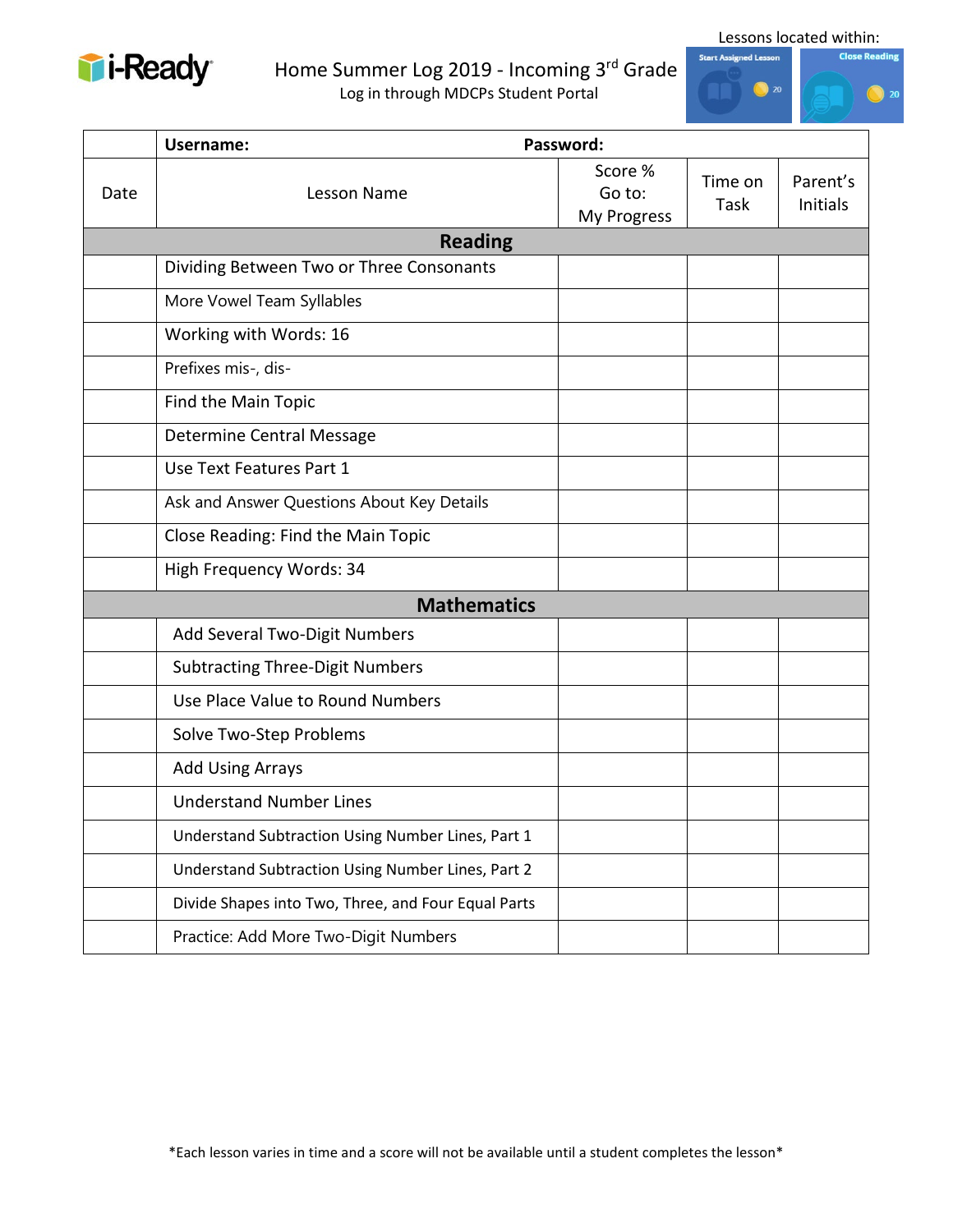

Home Summer Log 2019 - Incoming 4<sup>th</sup> Grade Log in through MDCPs Student Portal



|      | Password:<br>Username:                                      |                                  |                 |                      |  |
|------|-------------------------------------------------------------|----------------------------------|-----------------|----------------------|--|
| Date | Lesson Name                                                 | Score %<br>Go to:<br>My Progress | Time on<br>Task | Parent's<br>Initials |  |
|      | <b>Reading</b>                                              |                                  |                 |                      |  |
|      | Determine Word Meaning Using Context Clues 1                |                                  |                 |                      |  |
|      | Determine Word Meaning Using Context Clues 2                |                                  |                 |                      |  |
|      | Determine Word Meanings Using Known Words and               |                                  |                 |                      |  |
|      | Determine Word Meaning of Related Words in a<br>Word Family |                                  |                 |                      |  |
|      | <b>Prefixes and Suffixes</b>                                |                                  |                 |                      |  |
|      | Find Main Ideas and Details                                 |                                  |                 |                      |  |
|      | <b>Comparing and Contrasting Two Texts</b>                  |                                  |                 |                      |  |
|      | Making Connections: Author's Point of View                  |                                  |                 |                      |  |
|      | Determine the Central Message of a Story                    |                                  |                 |                      |  |
|      | Recount Key Details                                         |                                  |                 |                      |  |
|      | <b>Comparing and Contrasting Stories</b>                    |                                  |                 |                      |  |
|      | Close Reading: Recounting Key Details                       |                                  |                 |                      |  |
|      | <b>Mathematics</b>                                          |                                  |                 |                      |  |
|      | Understand Fractions on a Number Line                       |                                  |                 |                      |  |
|      | <b>Find Equivalent Fractions</b>                            |                                  |                 |                      |  |
|      | <b>Understand Comparing Fractions</b>                       |                                  |                 |                      |  |
|      | Use Place Value to Round Numbers                            |                                  |                 |                      |  |
|      | Break Apart a Number to Multiply                            |                                  |                 |                      |  |
|      | Understand Division, Part 2                                 |                                  |                 |                      |  |
|      | Measure Length and Plot Data on Line Plots                  |                                  |                 |                      |  |
|      | Add and Multiply to Find Area                               |                                  |                 |                      |  |
|      | <b>Connect Area and Perimeter</b>                           |                                  |                 |                      |  |
|      | <b>Classify Quadrilaterals</b>                              |                                  |                 |                      |  |
|      |                                                             |                                  |                 |                      |  |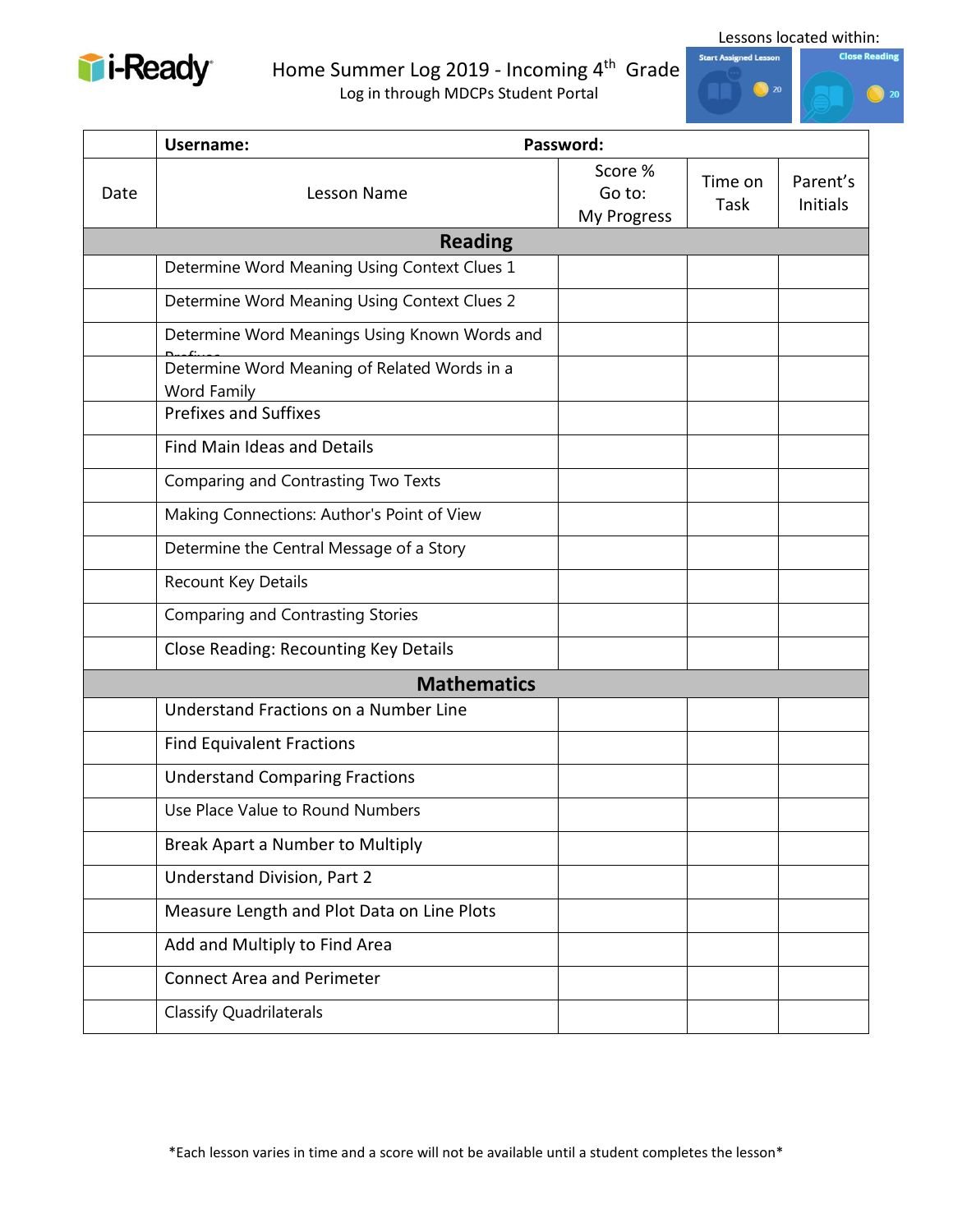

Home Summer Log 2019 - Incoming 5<sup>th</sup> Grade Log in through MDCPs Student Portal



|      | Password:<br>Username:                          |                                  |                 |                             |  |
|------|-------------------------------------------------|----------------------------------|-----------------|-----------------------------|--|
| Date | <b>Lesson Name</b>                              | Score %<br>Go to:<br>My Progress | Time on<br>Task | Parent's<br><b>Initials</b> |  |
|      | <b>Reading</b>                                  |                                  |                 |                             |  |
|      | Determining Word Meaning Using Context Clues 1  |                                  |                 |                             |  |
|      | Determining Word Meaning Using Roots            |                                  |                 |                             |  |
|      | Determining Word Meanings Using Context Clues 2 |                                  |                 |                             |  |
|      | Determining Word Meanings Using Context Clues 3 |                                  |                 |                             |  |
|      | Determining Word Meanings Using Prefixes        |                                  |                 |                             |  |
|      | Determining Word Meaning Using Context Clues 4  |                                  |                 |                             |  |
|      | <b>Main Ideas and Details</b>                   |                                  |                 |                             |  |
|      | <b>Summarizing Literary Text</b>                |                                  |                 |                             |  |
|      | <b>Comparing Story Topics and Themes</b>        |                                  |                 |                             |  |
|      | Close Reading: Summarizing Informational Text   |                                  |                 |                             |  |
|      | <b>Mathematics</b>                              |                                  |                 |                             |  |
|      | Multiply Two-Digit by Two-Digit Numbers         |                                  |                 |                             |  |
|      | Practice: Multiply Two-Digit Numbers            |                                  |                 |                             |  |
|      | Divide Whole Numbers                            |                                  |                 |                             |  |
|      | <b>Understand Fraction Multiplication</b>       |                                  |                 |                             |  |
|      | <b>Fractions as Tenths and Hundredths</b>       |                                  |                 |                             |  |
|      | Solve Multi-Step Problems                       |                                  |                 |                             |  |
|      | Solve Word Problems Involving Measurement       |                                  |                 |                             |  |
|      | <b>Measure Angles</b>                           |                                  |                 |                             |  |
|      | Classify Quadrilaterals                         |                                  |                 |                             |  |
|      | <b>Classify Two-Dimensional Shapes</b>          |                                  |                 |                             |  |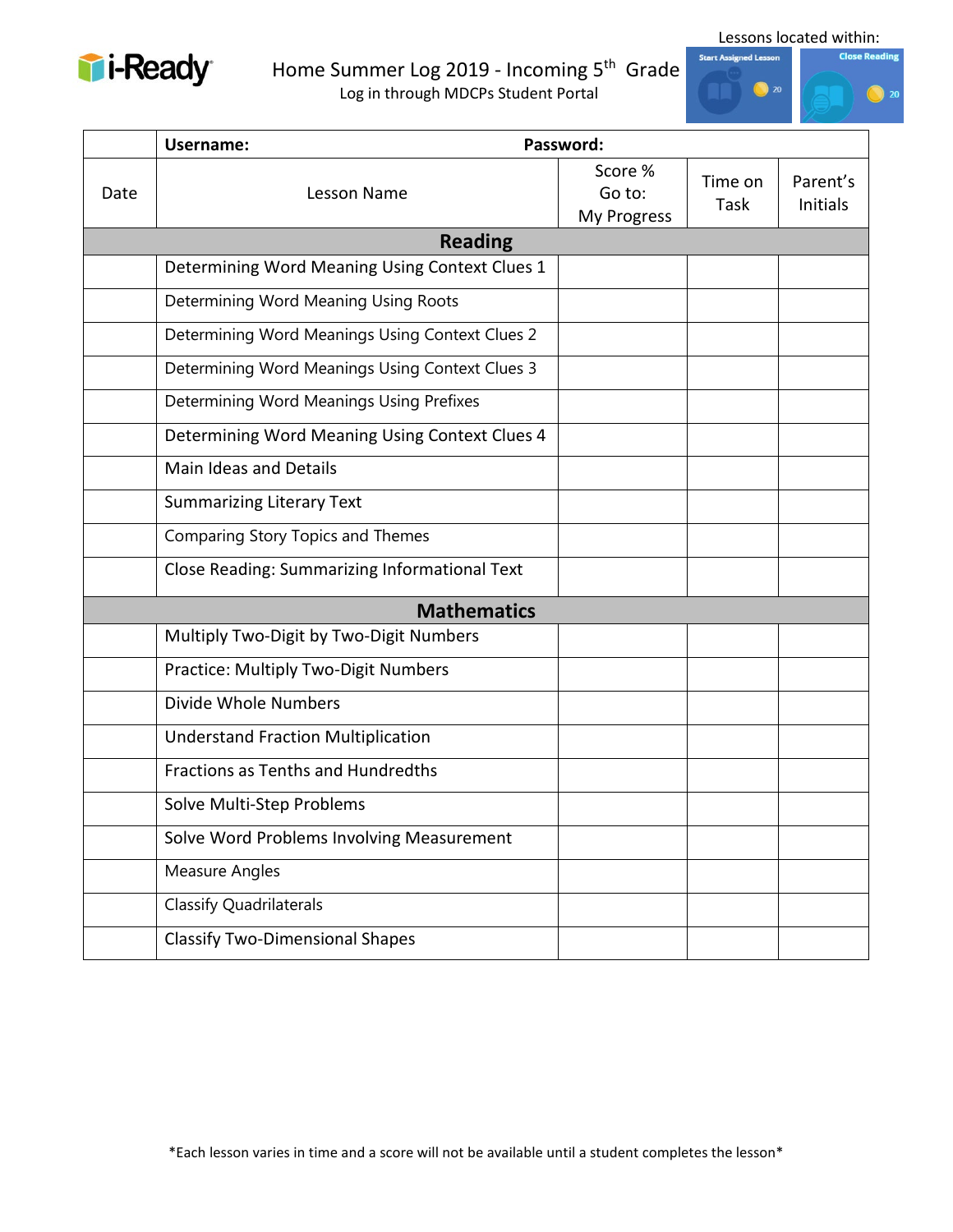

# Home Summer Log 2019- 6th Grade

Lessons located within:



|      | Password:<br>Username:                               |                                                    |                     |                             |
|------|------------------------------------------------------|----------------------------------------------------|---------------------|-----------------------------|
| Date | <b>Lesson Name</b>                                   | Score %<br>Go to:<br>My Progress,<br>Then Details* | Time<br>on.<br>Task | Parent's<br><b>Initials</b> |
|      | <b>Reading</b>                                       |                                                    |                     |                             |
|      | Determining Word Meaning Using Context Clues         |                                                    |                     |                             |
|      | <b>Making Inferences</b>                             |                                                    |                     |                             |
|      | Making Inferences Informational Text                 |                                                    |                     |                             |
|      | Close Reading: Inferences About Literary Text        |                                                    |                     |                             |
|      | Comparing Text Structures Part 1                     |                                                    |                     |                             |
|      | Close Reading: Using Multiple Sources                |                                                    |                     |                             |
|      | Identifying Theme in Literature                      |                                                    |                     |                             |
|      | Finding Main Ideas and Details in Informational Text |                                                    |                     |                             |
|      | Main Idea and Details                                |                                                    |                     |                             |
|      | <b>Mathematics</b>                                   |                                                    |                     |                             |
|      | Understand the Coordinate Plane                      |                                                    |                     |                             |
|      | Understand and Measure Volume                        |                                                    |                     |                             |
|      | <b>Measure Volume Using Formulas</b>                 |                                                    |                     |                             |
|      | <b>Add and Subtract Fractions</b>                    |                                                    |                     |                             |
|      | <b>Understand Products of Fractions</b>              |                                                    |                     |                             |
|      | Multiply Fractions to Find Area                      |                                                    |                     |                             |
|      | Understand Division with Unit Fractions              |                                                    |                     |                             |
|      | Divide Unit Fractions in Word Problems               |                                                    |                     |                             |
|      | <b>Round Decimals</b>                                |                                                    |                     |                             |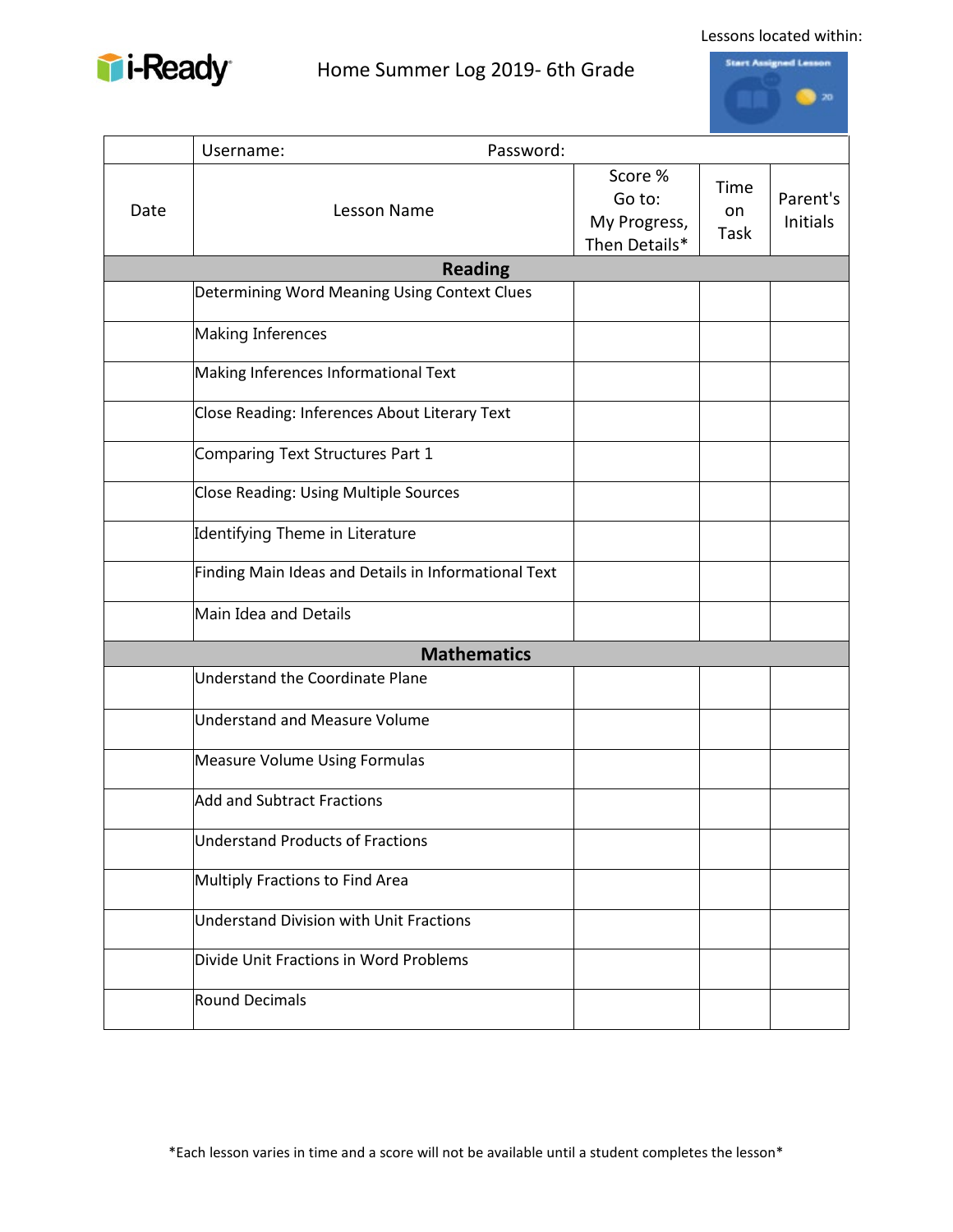

# Home Summer Log 2019- 7th Grade

Lessons located within:



|      | Password:<br>Username:                                                   |                                                    |                     |                      |
|------|--------------------------------------------------------------------------|----------------------------------------------------|---------------------|----------------------|
| Date | Lesson Name                                                              | Score %<br>Go to:<br>My Progress,<br>Then Details* | Time<br>on.<br>Task | Parent's<br>Initials |
|      | <b>Reading</b>                                                           |                                                    |                     |                      |
|      | Determining Word Meaning Using Context Clues                             |                                                    |                     |                      |
|      | Analyzing the Impact of Word Choice on Tone and<br>Meaning in Literature |                                                    |                     |                      |
|      | Determining Point of View and Purpose in<br><b>Informational Text</b>    |                                                    |                     |                      |
|      | Analyzing How Components of Informational Text Fit<br>Together           |                                                    |                     |                      |
|      | <b>Evaluating Arguments in Informational Text</b>                        |                                                    |                     |                      |
|      | Analyzing the Structure and Elements of Poetry                           |                                                    |                     |                      |
|      | Analyzing How Science Texts Are Organized                                |                                                    |                     |                      |
|      | Using Information from Different Media Sources to<br>Investigate a Topic |                                                    |                     |                      |
|      | <b>Mathematics</b>                                                       |                                                    |                     |                      |
|      | <b>Division of Fractions</b>                                             |                                                    |                     |                      |
|      | Area of Parallelograms, Quadrilaterals, and Polygons                     |                                                    |                     |                      |
|      | Nets and Surface Area                                                    |                                                    |                     |                      |
|      | Volume with Fractional Length                                            |                                                    |                     |                      |
|      | Concept of Rate                                                          |                                                    |                     |                      |
|      | Concept of Percent                                                       |                                                    |                     |                      |
|      | Problem Solving with Ratio and Percent                                   |                                                    |                     |                      |
|      | Solving Equations                                                        |                                                    |                     |                      |
|      | Using Equations to Solve Problems                                        |                                                    |                     |                      |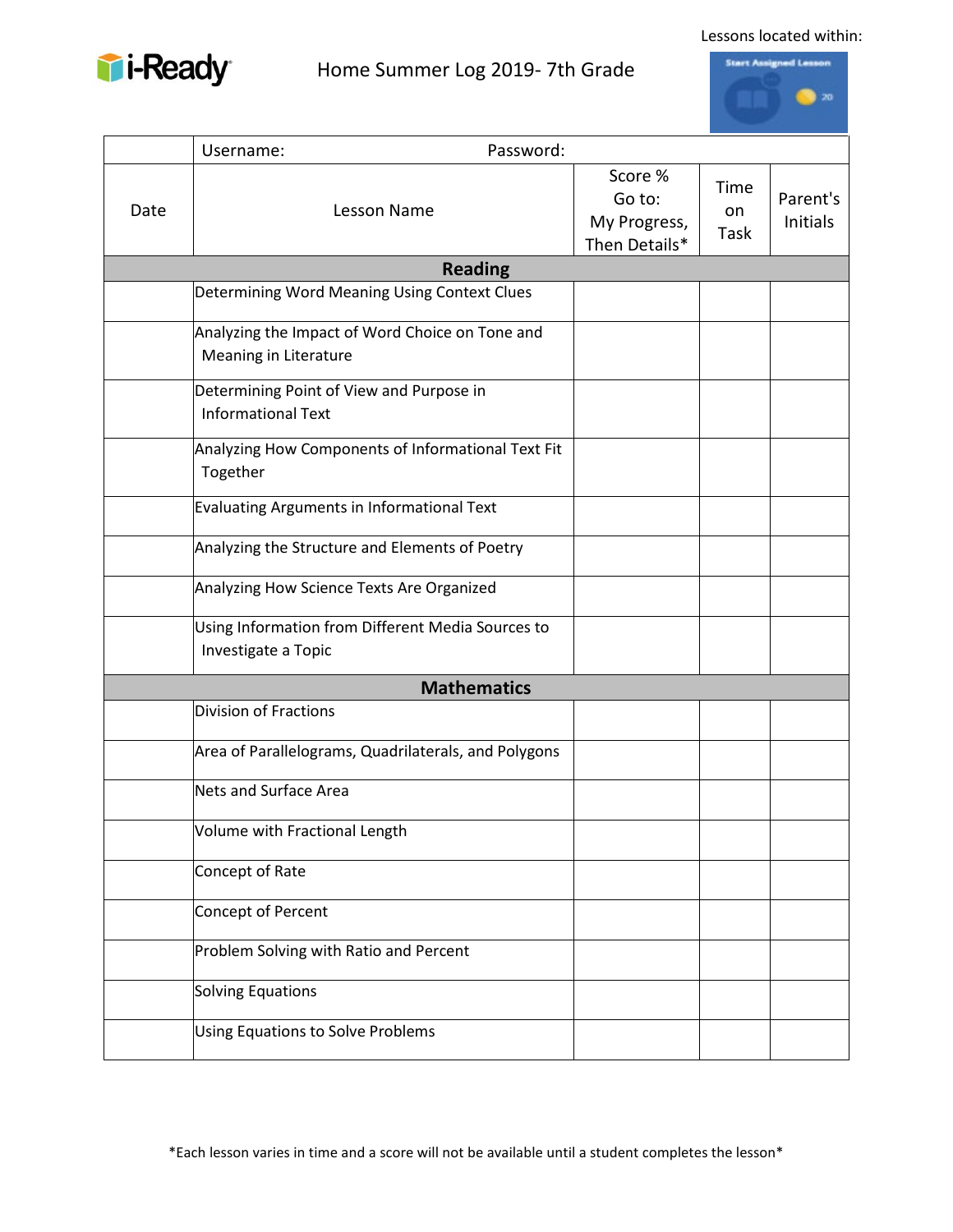

# Home Summer Log 2019- 8th Grade

Lessons located within:



|      | Password:<br>Username:                                          |                                                    |                    |                      |
|------|-----------------------------------------------------------------|----------------------------------------------------|--------------------|----------------------|
| Date | Lesson Name                                                     | Score %<br>Go to:<br>My Progress,<br>Then Details* | Time<br>on<br>Task | Parent's<br>Initials |
|      | <b>Reading</b>                                                  |                                                    |                    |                      |
|      | Determining Word Meaning Using Context Clues                    |                                                    |                    |                      |
|      | Analyzing the Structure of Drama                                |                                                    |                    |                      |
|      | Analyzing Different Structures of Poetry                        |                                                    |                    |                      |
|      | Analyzing How Components of Informational Text Fit<br>Together  |                                                    |                    |                      |
|      | Analyzing Differing Points of View in Literature                |                                                    |                    |                      |
|      | Analyzing Point of View or Purpose in Informational<br>Text     |                                                    |                    |                      |
|      | <b>Evaluating Arguments in Informational Text</b>               |                                                    |                    |                      |
|      | Analyzing Persuasive Techniques                                 |                                                    |                    |                      |
|      | Analyzing How Different Authors Present the Same<br>Information |                                                    |                    |                      |
|      | <b>Mathematics</b>                                              |                                                    |                    |                      |
|      | Multiplication and Division of Rational Numbers                 |                                                    |                    |                      |
|      | <b>Addition and Subtraction of Rational Numbers</b>             |                                                    |                    |                      |
|      | <b>Recognizing Proportional Relationships</b>                   |                                                    |                    |                      |
|      | Equations for Proportional Relationships                        |                                                    |                    |                      |
|      | Problem Solving with Proportional Relationships                 |                                                    |                    |                      |
|      | <b>Linear Expressions</b>                                       |                                                    |                    |                      |
|      | Problem Solving with Equations                                  |                                                    |                    |                      |
|      | Problem Solving with Angles                                     |                                                    |                    |                      |
|      | Area and Circumference of a Circle                              |                                                    |                    |                      |